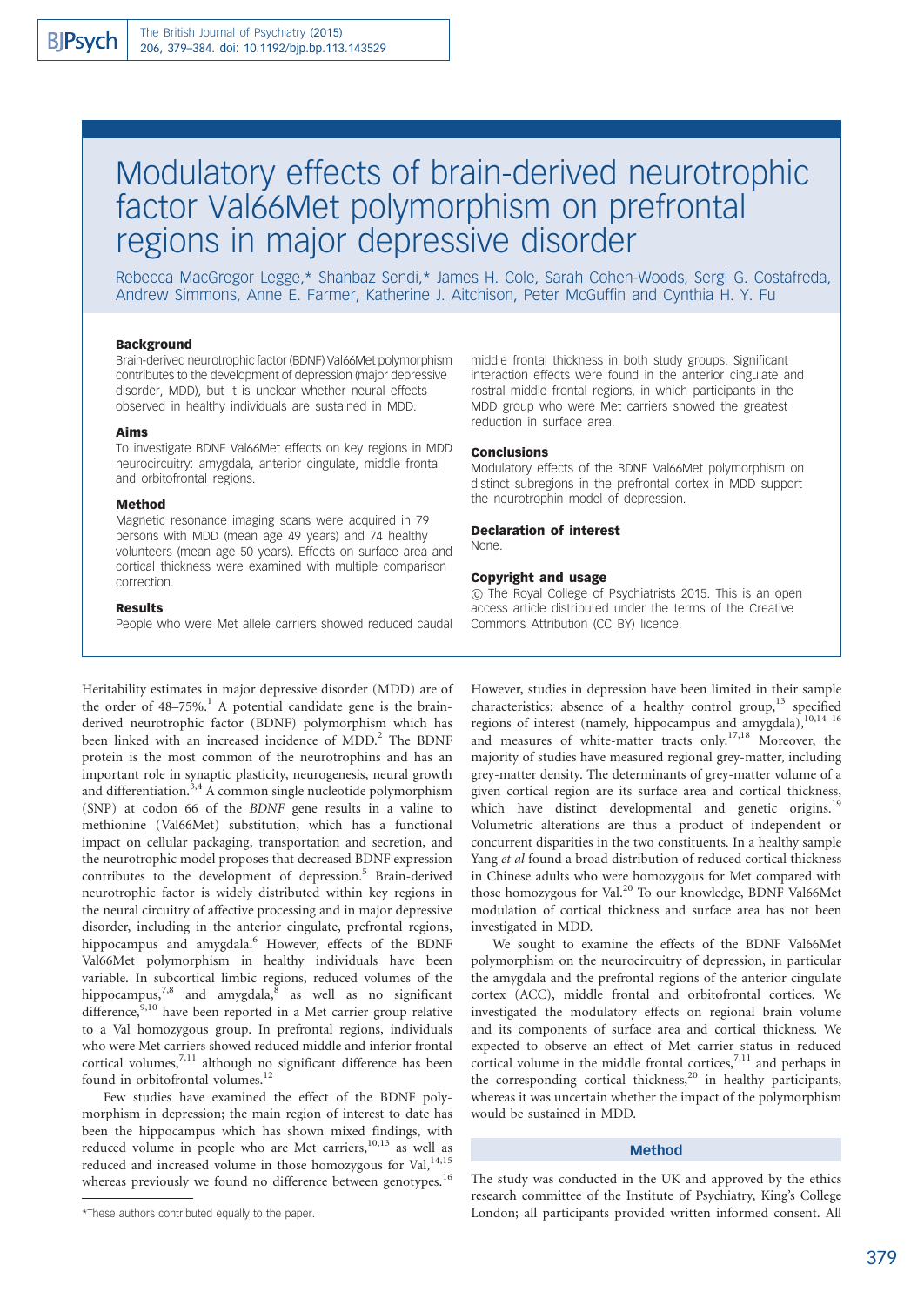participants had previously participated in genetic association studies<sup>21</sup> and were of White European ancestry. A total of 153 persons were included: 79 patients with a diagnosis of recurrent major depressive disorder and a healthy control group  $(n = 74)$ matched for age, gender, handedness and IQ score. All participants in the MDD group met criteria for recurrent MDD, as characterised by the DSM-IV-TR using the Schedules for Clinical Assessment in Neuropsychiatry interview,<sup>22</sup> and the control group was screened to ensure that its members had never experienced a depressive episode. All participants were screened for contraindications to magnetic resonance imaging (MRI), as well as any indication of neurological disorder such as head injury leading to loss of consciousness or conditions known to affect brain structure, such as alcohol or drug misuse. Potential participants were excluded if they or a first-degree relative had ever experienced an episode of mania, hypomania, schizophrenia or mood-incongruent psychosis. The IQ score was measured using the Wechsler Abbreviated Scale of Intelligence, $^{23}$  depressive symptoms with the Beck Depression Inventory $24$  and anxiety symptoms with the State–Trait Anxiety Inventory.<sup>25</sup>

#### **Genotyping**

Genotyping for the Val66Met BDNF polymorphism was performed using the TaqMan 5' exonuclease assay (www. appliedbiosystems.com).<sup>16</sup> The BDNF genotypes were divided into three groups: Val/Val, Val/Met and Met/Met. For the purposes of this analysis the groups were combined into Val homozygotes (Val/Val) and Met carrier (Met-allele) groups owing to the small number of participants homozygous for Met.

#### Image acquisition

Magnetisation-prepared rapid gradient echo (MP-RAGE)  $T_1$ -weighted scans were acquired at 1.5 T (Signa HDx 1.5 T system, General Electric, Wisconsin, USA) with the following parameters: time to echo 3.8 ms, repetition time 8.59 ms, flip angle  $8^\circ$ , field of view  $24 \times 24$  cm<sup>2</sup>, slice thickness 1.2 mm, number of slices 180, image matrix  $256 \times 256$ . The MP-RAGE volume was acquired using the Alzheimer's Disease Neuroimaging Initiative (ADNI) custom pulse sequence, with full brain and skull coverage.26

#### Statistical analysis

Grey-matter volumes, surface area and average cortical thickness were measured using Freesurfer Pipeline version 5.1.0 (http:// surfer.nmr.mgh.harvard.edu). The analysis involved removal of non-brain tissue using a hybrid watershed/surface deformation procedure, automated Talairach transformation, segmentation of the subcortical white-matter and deep grey-matter volumetric structures, intensity normalisation, tessellation of the grey matter–white matter boundary, automated topology correction and surface deformation following intensity gradients to optimally place the grey/white and grey/cerebrospinal fluid borders at the location where the greatest shift in intensity defined the transition to the other tissue class. Once the cortical models were complete, registration to a spherical atlas took place using individual cortical folding patterns to match cortical geometry across individuals. This was followed by parcellation of the cerebral cortex into units based on gyral and sulcal structures (see online Fig. DS1). The pipeline generated 68 cortical thickness, cortical volume, surface area, mean curvature, gaussian curvature, folding index and curvature index measures (34 from each hemisphere) and 46 regional subcortical volumes. All volumetric measures from each participant were normalised by the participant's intracranial volume; cortical thickness measures were not normalised.

As a priori hypotheses, only the following regions were examined: amygdala, anterior cingulate (rostral and caudal ACC), middle frontal cortex (rostral and caudal) and orbitofrontal cortex (medial and lateral) bilaterally. A multivariate analysis of variance (ANOVA) in SPSS version 21 was used to assess differences between the MDD group and the control group and also between those homozygous for Val and those classified as Met carriers (Val/Met and Met/Met genotypes). False discovery rate (FDR) was used to adjust for multiple comparisons resulting from the ANOVA models with  $\alpha = 0.05$ <sup>27</sup>

#### **Results**

The demographic characteristics of the sample are given in Table 1, and the clinical details of the participants with depression are summarised in Table 2. Most participants with depression were taking at least one antidepressant medication ( $n = 58$ ), although some were not taking any medication at the time of the MRI scan  $(n=21)$ . The antidepressant medications encompassed selective serotonin reuptake inhibitors, serotonin–noradrenergic reuptake inhibitors, tricyclic antidepressants and other antidepressant classes. In addition, 7 patients were taking additional drugs for augmentation of the antidepressant medication: mood stabilisers, benzodiazepines, antipsychotic medication and thyroxine.

A significant effect of genotype that survived FDR correction for multiple comparisons was found in the left caudal middle frontal cortex (Brodmann's area 6) in cortical thickness, in which the Met carrier subgroup showed greater reduction in cortical thickness compared with the Val homozygote subgroup in both the MDD and control groups: Val/Val MDD group 2.474 mm  $(s.d. = 0.138)$ ; Met-allele MDD group 2.434 mm  $(s.d. = 0.177)$ ;

| <b>Table 1</b> Demographic features of the participants                                                                                                                     |                                      |                             |                               |  |
|-----------------------------------------------------------------------------------------------------------------------------------------------------------------------------|--------------------------------------|-----------------------------|-------------------------------|--|
|                                                                                                                                                                             | MDD group <sup>a</sup><br>$(n = 79)$ | Control group<br>$(n = 74)$ |                               |  |
| Age, years: mean (s.d.)                                                                                                                                                     | 49.09 (8.96)                         | 50.92 (7.82)                | $F = 1.803, P = 0.181$        |  |
| Gender, n                                                                                                                                                                   | 27 M, 52 F                           | 34 M, 40 F                  | $\chi^2$ = 2.207, P = 0.137   |  |
| Verbal IQ score: mean (s.d.)                                                                                                                                                | 117.44 (11.59)                       | 119.04 (8.74)               | $F = 0.917$ , $P = 0.340$     |  |
| Handedness, $b$ n<br>Right<br>Left                                                                                                                                          | 69<br>8                              | 63<br>10                    | $\chi^2$ = 0.390, P = 0.823   |  |
| BDNF status, n<br>Met carrier<br>Val/Val                                                                                                                                    | 33<br>46                             | 27<br>47                    | $\gamma^2$ = 0.448, P = 0.503 |  |
| BDNF, brain-derived neurotrophic factor; F, female; M, male; MDD, major depressive disorder.<br>a record company and related from the company for the related dependence of |                                      |                             |                               |  |

a. Data were missing for one person in the MDD group. b. One person in each group was ambidextrous.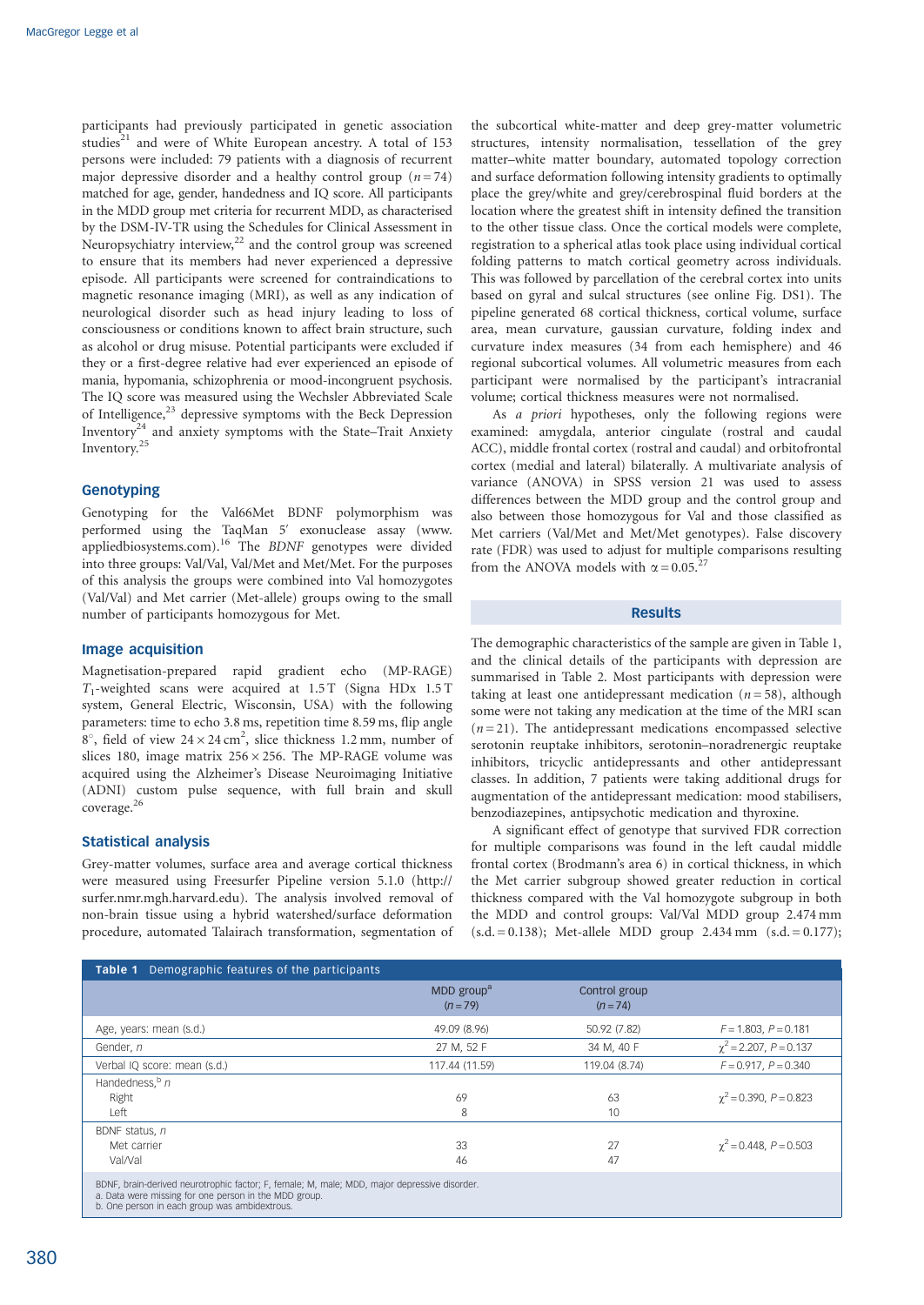| <b>Table 2</b> Clinical features of the participants with major<br>depressive disorder                                                                                                                                               |                            |                       |
|--------------------------------------------------------------------------------------------------------------------------------------------------------------------------------------------------------------------------------------|----------------------------|-----------------------|
|                                                                                                                                                                                                                                      | Allele status <sup>a</sup> |                       |
|                                                                                                                                                                                                                                      | Met carrier<br>$(n=33)$    | Val/Val<br>$(n = 46)$ |
| Assessment scores: mean (s.d.)                                                                                                                                                                                                       |                            |                       |
| <b>BDI</b>                                                                                                                                                                                                                           | 15.6 (11.6)                | 15.6(11.1)            |
| <b>STAI</b>                                                                                                                                                                                                                          | 39.2 (11.1)                | 38.6 (10.2)           |
| Age at onset, years: mean (s.d.)                                                                                                                                                                                                     | 20.3(9.5)                  | 20.3(9.7)             |
| Number of previous episodes: mean (s.d.)                                                                                                                                                                                             | 4.4(3.2)                   | 4.2(3.2)              |
| History of suicide attempt, n (%)                                                                                                                                                                                                    | 14 (42)                    | 19 (41)               |
| History of ECT, n (%)                                                                                                                                                                                                                | 2(6)                       | 4 (9)                 |
| History of hospital admissions, n (%)                                                                                                                                                                                                | 9(27)                      | 13 (28)               |
| Current antidepressant medication, n (%)                                                                                                                                                                                             | 26 (79)                    | 32 (70)               |
| BDI, Beck Depression Inventory; ECT, electroconvulsive therapy; MDD, major<br>depressive disorder; STAI, State Trait Anxiety Inventory.<br>a. There was no significant difference between the two groups for any of the<br>measures. |                            |                       |

Val/Val control group 2.491 mm (s.d. = 0.158); Met-allele control group 2.36 mm (s.d. = 0.141);  $F_{(1,149)} = 11.029$ ,  $P = 0.001$  (Fig. 1). Significant interaction effects that survived multiple comparison correction were found in the surface area in three regions:

- (a) right caudal anterior cingulate (Fig. 2): Val/Val MDD 782.48 mm<sup>2</sup>, s.d. = 140.17; Met-allele MDD 711.00 mm<sup>2</sup>, s.d. = 150.61; Val/Val control 764.02 mm<sup>2</sup>, s.d. = 153.13; Metallele control  $869.26 \text{ mm}^2$ , s.d. = 186.70;  $F_{(1,149)} = 11.73$ ,  $P = 0.001;$
- (b) right rostral middle frontal cortex: Val/Val MDD 5975.30 mm<sup>2</sup>, s.d. = 667.01; Met-allele MDD 5592.39 mm<sup>2</sup>,  $s.d. = 611.78$ ; Val/Val control  $5673.02 \text{ mm}^2$ ,  $s.d. = 754.37$ ; Met-allele control 6125.70 mm<sup>2</sup>, s.d. = 671.12;  $F_{(1,149)} = 13.49$ ,  $P = 0.0003;$
- (c) left rostral middle frontal cortex: Val/Val MDD 5723.28 mm<sup>2</sup>, s.d.633.79; Met-allele MDD 5383.06 mm<sup>2</sup>, s.d. = 473.55; Val/ Val control  $5477.19 \text{ mm}^2$ , s.d. = 677.13; Met-allele control 5890.04 mm<sup>2</sup>, s.d. = 711.31;  $F_{(1,149)} = 12.87$ ,  $P = 0.0005$ .

In all of these regions reduced surface area was associated with Met carrier status relative to Val homozygosity in MDD, whereas the inverse was observed in the control group. No other main or interaction effect remained significant following multiple comparison correction, including in the amygdala: MDD left amygdala 1385.24 mm<sup>3</sup>, s.d. = 219.40, MDD right 1482.92 mm<sup>3</sup>, s.d. = 231.58; control left 1433.81 mm<sup>3</sup>, s.d. = 257.16, control right 1552.50 mm<sup>3</sup>, s.d. = 271.31; Val/Val left 1432.30 mm<sup>3</sup>, s.d. = 249.52, Val/Val right  $1537.49 \text{ mm}^3$ , s.d. = 250.53; Met-allele left 1372.20 mm<sup>3</sup>, s.d. = 218.36, Met-allele right  $1484.20$  mm<sup>3</sup>, s.d. = 255.90 (all  $P > 0.3$ ).

#### **Discussion**

Modulatory effects of the BDNF Val66Met polymorphism as well as genotype by diagnosis interactions were revealed in key nodes in the neurocircuitry of MDD. Distinct effects were observed in the anterior cingulate and subregions of the middle frontal cortices implicating converging yet separate influences of the disease process, genetic modulation and their interaction.

#### Changes in prefrontal cortical regions

Pezawas et al provided the first report of an effect of the BDNF Val66Met polymorphism in the caudal middle frontal cortex, revealing reduced grey-matter volume in healthy individuals who were Met carriers compared with those homozygous for Val.<sup>7</sup> The potential contribution of cortical thinning to the volumetric reductions has recently been added,<sup>20</sup> and reduced middle frontal activity has also been observed in a healthy Met carrier group.<sup>9</sup> In our study we found a main effect of Met carrier status on cortical thinning in the caudal middle frontal cortex in both healthy individuals and in people with depression. Our study extends both the observation by Yang et al in healthy Chinese adults,<sup>20</sup> and the original finding,<sup>7</sup> by localising the contribution of cortical thinning to the reductions in caudal middle frontal volume. Moreover, this is the first report of the extent that Met carrier status leads to middle frontal cortical thinning, as the effect of the Met allele appears to supersede the disease process effects of MDD on cortical thickness. Grey-matter reductions in the caudal middle frontal region have been frequently observed in MDD,



Fig 1 A significant main effect of BDNF Val66Met polymorphism which survived correction for multiple comparisons was found in the left caudal middle frontal region (Brodmann's area 6). Participants who carried the Met allele showed the greatest reduction in cortical thickness in both the major depressive disorder (MDD) and control groups. Boxplots indicate interquartile range, median and range.



Fig 2 The significant interaction effect in the right caudal anterior cingulate. Participants with major depressive disorder (MDD) who carried the Met allele showed the greatest reduction in surface area compared with those homozygous for Val in both the MDD and control groups as well as with those who were Met carriers in the control group. Boxplots indicate interquartile range, median and range.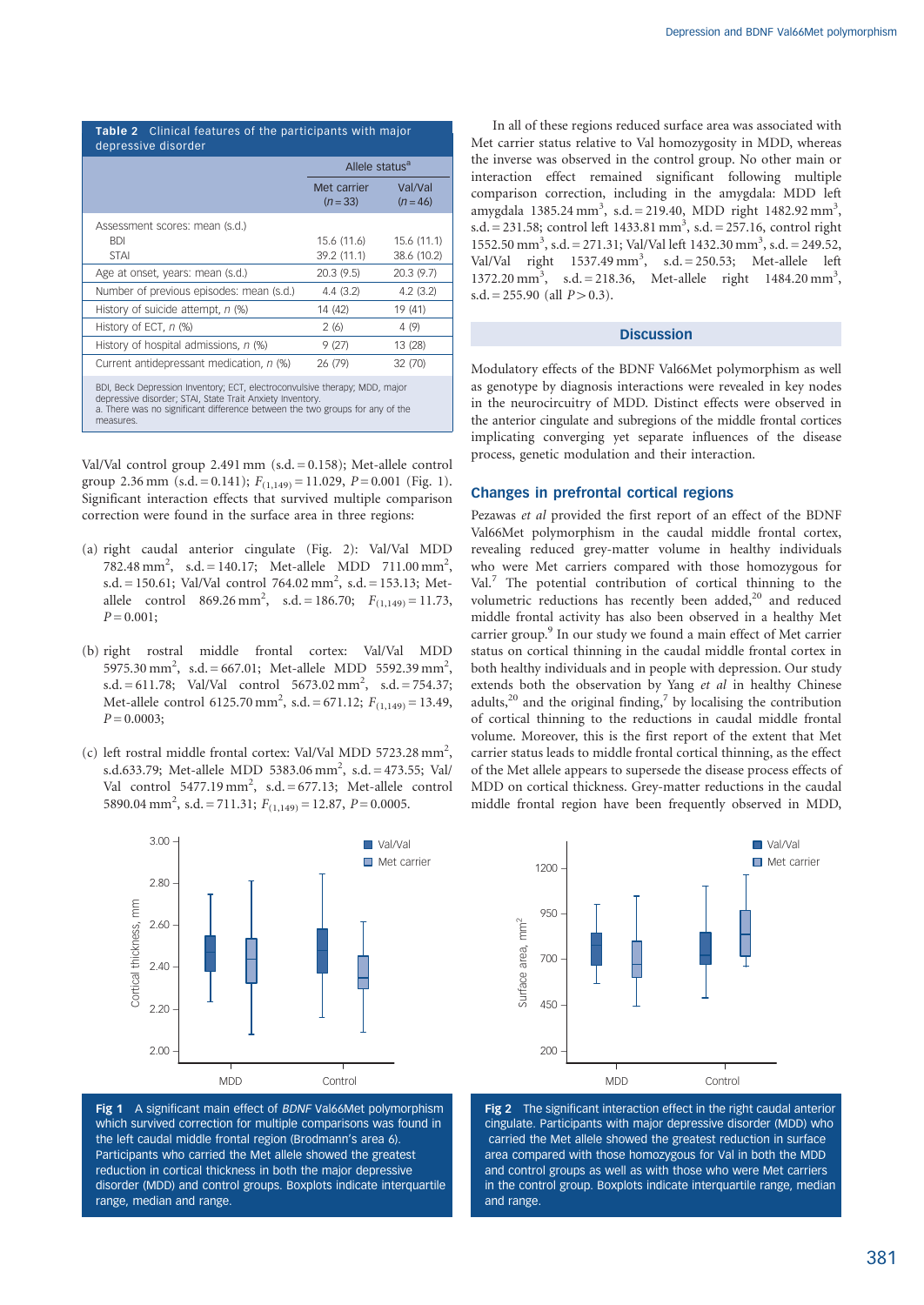with further reductions in recurrent MDD. $^{28}$  Our findings indicate that the impact of the BDNF Val66Met polymorphism on cortical thinning in the caudal middle frontal region is even greater than that of recurrent MDD. It is possible that the influence of the Met allele in this region may not necessarily be causal in itself for MDD, but may be a predisposing, contributory factor in association with other neurogenic effects. Stress is linked to an increase in cortisol, which in turn causes a reduction in BDNF.<sup>29</sup> Individuals who are Met carriers are less able to compensate for this BDNF reduction owing to deficient transport of the BDNF preprotein which causes clumping around the nucleus, perhaps leading to neuronal atrophy in response to reduced BDNF levels.<sup>4,5</sup>

We also observed a significant interaction effect in surface area in the caudal anterior cingulate and rostral middle frontal cortices. The anterior cingulate and middle frontal cortices are key regions in the neurocircuitry of mood disorders, and the anterior cingulate is a well-replicated predictive marker of clinical response in MDD, $^{30}$  which is evident at the individual level. $^{31}$  Surface area and cortical thickness have independent genetic and developmental origins.19 The radial unit hypothesis proposes that cortical thickness is determined by the number of cells within a neuronal column, and cortical surface area is determined by the number of neuronal columns.32 There is support for a general regional expansion of surface area from childhood into adolescence, particularly in boys,<sup>33</sup> followed by subsequent decreases in adulthood with increasing age,<sup>34</sup> whereas cortical thinning is a pronounced feature of adolescence that continues into adulthood.<sup>33</sup> There is, however, some notable variability in the regional changes,  $33,34$  for example the surface area of the anterior cingulate cortex may show relatively fewer changes in adulthood.<sup>33</sup> Modulation of grey-matter density by the BDNF Val66Met polymorphism in both the anterior cingulate and middle frontal cortices has been found in bipolar disorder,<sup>35</sup> and in the anterior cingulate in healthy individuals with a history of childhood abuse, $12$  whereas no prefrontal regional effect has been reported in schizophrenia.<sup>36</sup> Our study localises the genetic influence to cortical surface area in its contribution to grey-matter volume, which had not been examined in previous studies in patient populations.<sup>35,36</sup> It is possible that the surface area reduction we observed is an endophenotype for MDD, or more generally for mood disorders including bipolar disorder, or it may also be a feature in schizophrenia that has not been well captured by morphometric studies to date. The lack of an association of BDNF with schizophrenia,<sup>37</sup> however, suggests that the effect may be more strongly expressed in mood disorders.

#### Effects on amygdala volume

Contrary to our hypothesis, no significant interaction effect was found in the grey-matter volume of the amygdala. Our observations are consistent with findings in healthy individuals carrying the BDNF Met allele with a history of childhood adversity and in depression, $10,12$  but there have also been reports of reduced amygdala volume in healthy people with and without a history of stressful events. $8,31$  Similarly, studies of amygdala responsivity have been mixed, with reports of significant effects,  $38,39$  but more frequently of no impact,  $9,40,41$  of the BDNF polymorphism. The literature on amygdala volume in depression, however, is inconsistent, with some suggestion that amygdala volume is reduced in more chronic forms of depression. $42$  In our study, participants had a history of recurrent depression characterised by discrete acute depressive episodes with periods of euthymia rather than a more chronic, treatment-resistant type of depression. Our findings are most comparable with those of Frodl et al, who similarly did not observe any effect of diagnosis or BDNF genotype on amygdala volume.<sup>10</sup>

#### Study limitations

We limited our analysis to a priori defined regions in the prefrontal cortex and the amygdala within the neurocircuitry of depression. However, our sample size was relatively modest and replication in an independent sample is required. Cortical thinning in the medial orbitofrontal region has been reported in first-episode depression, $43$  and in a younger cohort of patients with MDD (mean age 34 years) than in our study.<sup>44</sup> Although there was evidence of left medial orbitofrontal cortical thinning in MDD patients relative to healthy controls in our sample, this difference did not survive correction for multiple comparisons. Furthermore, BDNF Val66Met effects have also been observed in the temporal and parietal cortices in healthy Chinese adults.<sup>20</sup> There may also be a modulatory effect of early life stress, as healthy individuals carrying the Met allele with a history of greater stressful events have shown reduced grey-matter volume in the amygdala and hippocampus, $45$  and also in the anterior cingulate cortex,<sup>12</sup> compared with a group homozygous for Val. Another limitation of our study is the absence of data on the history of possible childhood trauma in our participants, although it is unclear whether these effects would persist alongside the pathophysiological effects of the illness. Moreover, most of the participants with MDD were taking antidepressant medication, which may have had an effect on BDNF levels,<sup>5</sup> and in turn potentially on neural volumes.<sup>46</sup> The anterior cingulate region has been consistently identified as a predictive marker of clinical response,<sup>30</sup> and the *BDNF* polymorphism has shown an association with treatment response.47 Furthermore, an interaction effect of BDNF and its high-affinity receptor, neurotrophic tyrosine kinase receptor 2 (NTRK2), gene polymorphisms has been associated with the development of treatment-resistant depression.<sup>48</sup> How these potentially complementary markers may interact at a neural level in predicting clinical response requires further investigation. Neural correlates of BDNF associations with clinical response in a sample of patients who were medication-free and perhaps in their first episode of depression would elucidate the effects of medication, recurrent episodes of depression and prediction of clinical response.

#### Concluding remarks

In summary, we demonstrated sustained effects of the BDNF Val66Met polymorphism on distinct subregions in the prefrontal cortex in depression. The effects in the caudal middle frontal regions exceeded those of the illness as Met carrier status was associated with greater cortical thinning in both MDD and control groups. Effects in the anterior cingulate and rostral middle frontal regions revealed an interaction with BDNF Val66Met genotype, in which the MDD Met carrier group showed the greatest reduction in surface area. Our findings specify the anterior cingulate and middle frontal regions as key regions within the neurotrophin hypothesis of depression.

#### Funding

The study was funded in part by GlaxoSmithKline UK, the National Institute of Health Research Biomedical Research Centre for Mental Health at South London and Maudsley National Health Service (NHS) Foundation Trust and King's College London, Institute of Psychiatry, and a NARSAD (Brain and Behaviour Research Foundation) Young Investigator Award to C.F. The GENDEP study was funded by the European Commission Framework 6 grant, EC contract reference: LSHB-CT-2003-503428. Funding for the Depression Case Control study was provided by the Medical Research Council (MRC). J.C. was funded by an MRC studentship and a Wellcome Trust Value in People award. K.A. holds an Alberta Centennial Addiction and Mental Health Research Chair funded by the Government of Alberta, Canada.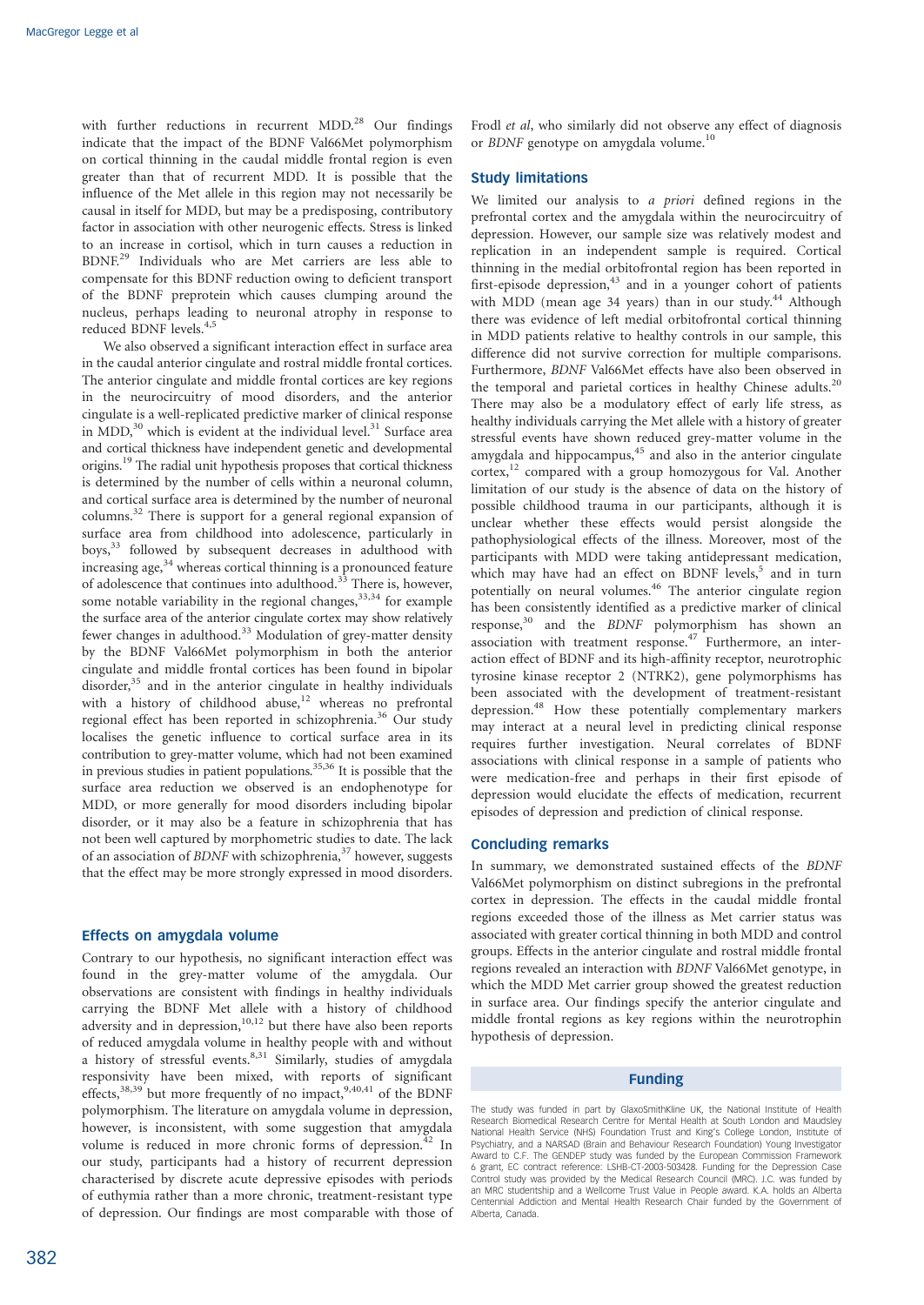Rebecca MacGregor Legge, MSc, Shahbaz Sendi, MD, Department of Psychological Medicine, Institute of Psychiatry, King's College London; **James H.**<br>**Cole**, PhD, Computational, Cognitive and Clinical Neuroimaging Laboratory, Department of Medicine, Imperial College London, UK; Sarah Cohen-Woods, PhD, Discipline of Psychiatry, School of Medicine, University of Adelaide, Adelaide, Australia; Sergi G. Costafreda, MD, PhD, Department of Old Age Psychiatry, Institute of Psychiatry, King's College London; **Andrew Simmons**, PhD, Department<br>of Neuroimaging, Institute of Psychiatry, National Institute of Health Research (NIHR) Biomedical Research Centre for Mental Health at South London and Department of Old Age Psychiatry, Institute of Psychiatry, King's College London; **Anne E. Farmer**,<br>MD, FRCPsych, Medical Research Council (MRC) Social, Genetic and Developmental Psychiatry Research Centre, Institute of Psychiatry, King's College London, UK; Katherine J. Aitchison, PhD, MRCPsych, Department of Psychiatry, University of Alberta, Edmonton, Canada; Peter McGuffin, PhD, FMedSci, NIHR Biomedical Research Centre for Mental Health at South London and Department of Old Age Psychiatry, Institute of Psychiatry, MRC Social, Genetic and Developmental Psychiatry Research Centre, Institute of Psychiatry, King's College London; **Cynthia H.Y. Fu,**<br>MD, PhD, Department of Psychological Medicine, Institute of Psychiatry, King's College London, and School of Psychology, University of East London, London, UK

Correspondence: Dr C. H. Y. Fu, School of Psychology, University of East London, Stratford Campus, Water Lane, London E15 4LZ, UK. Email: c.fu@uel.ac.uk.

First received 16 Dec 2013, final revision 11 Jun 2014, accepted 24 Sep 2014

#### References

- 1 McGuffin P, Katz R, Watkins S, Rutherford J. A hospital-based twin register of the heritability of DSM-IV unipolar depression. Arch Gen Psychiatry 1996; 53: 129–36.
- 2 Verhagen M, van der Meij A, van Deurzen PA, Janzing JG, Arias-Vasquez A, Buitelaar JK, et al. Meta-analysis of the BDNF Val66Met polymorphism in major depressive disorder: effects of gender and ethnicity. Mol Psychiatry 2010; 15: 260–71.
- 3 Maisonpierre PC, Belluscio L, Friedman B, Alderson RF, Wiegand SJ, Furth ME, et al. NT-3, BDNF, and NGF in the developing rat nervous system: parallel as well as reciprocal patterns of expression. Neuron 1990; 5: 501–9.
- 4 McAllister AK, Katz LC, Lo DC. Neurotrophins and synaptic plasticity. Annu Rev Neurosci 1999; 22: 295–318.
- 5 Duman RS, Monteggia LM. A neurotrophic model for stress related mood disorders. Biol Psychiatry 2006; 59: 1116–27.
- 6 Conner JM, Lauterborn JC, Yan Q, Gall CM, Varon S. Distribution of brain-derived neurotrophic factor (BDNF) protein and mRNA in the normal adult rat CNS: evidence for anterograde axonal transport. J Neurosci 1997; 17: 2295–313.
- 7 Pezawas L, Verchinski BA, Mattay VS, Callicott JH, Kolachana BS. The brainderived neurotrophic factor Val66Met polymorphism and variants in human cortical morphology. J Neurosci 2004; 24: 10099–102.
- 8 Montag C, Weber B, Fliessbach K, Elger C, Reuter M. The BDNF Val66Met polymorphism impacts parahippocampal and amygdala volume in healthy humans: incremental support for a genetic risk factor for depression. Psychol Med 2009; 39: 1831–9.
- 9 Schofield PR, Williams LM, Paul RH, Gatt JM, Brown K, Luty A, et al. Disturbances in selective information processing associated with the BDNF Val66Met polymorphism: evidence from cognition, the P300 and fronto-hippocampal systems. Biol Psychol 2009; 80: 176–88.
- 10 Frodl T, Schule C, Schmitt G, Born C, Baghai T, Zill P, et al. Association of the brain-derived neurotrophic factor Val66Met polymorphism with reduced hippocampal volumes in major depression. Arch Gen Psychiatry 2007; 64: 410–6.
- 11 Nemoto K, Ohnishi T, Mori T, Moriguchi Y, Hashimoto R, Asada T, et al. The Val66Met polymorphism of the brain-derived neurotrophic factor gene affects age-related brain morphology. Neurosci Lett 2006; 397: 25–9.
- 12 Gerritsen L, Tendolkar I, Franke B, Vasquez AA, Kooijman S, Buitelaar J, et al. BDNF Val66Met genotype modulates the effect of childhood adversity on subgenual anterior cingulate cortex volume in healthy subjects. Mol Psychiatry 2012; 17: 597–603.
- 13 Cardoner N, Soria V, Gratacos M, Hernández-Ribas R, Pujol J, Lopez-Sola M, et al. Val66Met BDNF genotypes in melancholic depression: effects on brain structure and treatment outcome. Depress Anxiety 2013; 30: 225–33.
- 14 Gonul AS, Kitis O, Eker MC, Eker OD, Ozan E, Coburn K. Association of the brain-derived neurotrophic factor Val66Met polymorphism with hippocampus volumes in drug-free depressed patients. World J Biol Psychiatry 2011; 12: 110–8.
- 15 Kanellopoulos D, Gunning FM, Morimoto SS, Hoptman MJ, Murphy CF, Kelly RE, et al. Hippocampal volumes and the brain-derived neurotrophic factor val66met polymorphism in geriatric major depression. Am J Geriatr Psychiatry 2011; 19: 13–22.
- 16 Cole J, Weinberger DR, Mattay VS, Cheng X, Toga AW, Thompson PM, et al. No effect of 5HTTLPR or BDNF Val66Met polymorphism on hippocampal morphology in major depression. Genes Brain Behav 2011; 10: 756–64.
- 17 Montag C, Schoene-Bake JC, Faber J, Reuter M, Weber B. Genetic variation on the BDNF gene is not associated with differences in white matter tracts in healthy humans measured by tract-based spatial statistics. Genes Brain Behav 2010; 9: 886–91.
- 18 Carballedo A, Amico F, Ugwu I, Fagan AJ, Fahey C, Morris D, et al. Reduced fractional anisotropy in the uncinate fasciculus in patients with major depression carrying the met-allele of the Val66Met brain-derived neurotrophic factor genotype. Am J Med Genet B Neuropsychiatr Genet 2012; 159B: 537–48.
- 19 Panizzon MS, Fennema-Notestine C, Eyler LT, Jernigan TL, Prom-Wormley E, Neale M, et al. Distinct genetic influences on cortical surface area and cortical thickness. Cereb Cortex 2009; 19: 2728–35.
- 20 Yang X, Liu P, Sun J, Wang G, Zeng F, Yuan K, et al. Impact of brain-derived neurotrophic factor Val66Met polymorphism on cortical thickness and voxel-based morphometry in healthy Chinese young adults. PLoS One 2012; 7: e37777.
- 21 Cohen-Woods S, Gaysina D, Craddock N, Farmer A, Gray J, Gunasinghe C, et al. Depression case control (DeCC) Study fails to support involvement of the muscarinic acetylcholine receptor M2 (CHRM2) gene in recurrent major depressive disorder. Hum Mol Genet 2009; 18: 1504–9.
- 22 Wing JK, Babor T, Brugha T, Burke J, Cooper J, Giel R, et al. SCAN: schedules for clinical assessment in neuropsychiatry. Arch Gen Psychiatry 1990; 47: 589–93.
- 23 Wechsler D. Wechsler Abbreviated Scale of Intelligence. Psychological Corporation, 1999.
- 24 Beck AT, Steer RA, Brown GK, Beck Depression Inventory, Psychological Corporation, 1993.
- 25 Spielberger CD, Gorsuch RL, Lushene R, Vagg PR, Jacobs GA. Manual for the State-Trait Anxiety Inventory. Consulting Psychologists Press, 1983.
- 26 Jack CR, Bernstein MA, Fox NC, Thompson P, Alexander G, Harvey D, et al. The Alzheimer's Disease Neuroimaging Initiative (ADNI): MRI methods. J Magn Reson Imaging 2008; 27: 685–91.
- 27 Benjamini Y, Hochberg Y. Controlling the false discovery rate: a practical and powerful approach to multiple testing. J Royal Stat Soc Ser B 1995; 57: 289–300.
- 28 Bora E, Fornito A, Pantelis C, Yucel M. Gray matter abnormalities in major depressive disorder: a meta-analysis of voxel based morphometry studies. J Affect Dis 2012; 138: 9–18.
- 29 Castren E, Voikar V, Rantamaki T. Role of neurotrophic factors in depression. Curr Opin Pharmacol 2007; 7: 18–21.
- 30 Fu CHY, Steiner H, Costafreda SG. Predictive neural biomarkers of clinical response in depression: a meta-analysis of functional and structural neuroimaging studies of pharmacological and psychological therapies. Neurobiol Dis 2013; 52: 75–83.
- 31 Costafreda SG, Chu C, Ashburner J, Fu CHY. Prognostic and diagnostic potential of the structural neuroanatomy of depression. PLoS One 2009; 4: e6353.
- 32 Rakic P. Specification of cerebral cortical areas. Science 1988; 241: 170–6.
- 33 Koolschijn PC, Crone EA. Sex differences and structural brain maturation from childhood to early adulthood. Dev Cogn Neurosci 2013; 5: 106–18.
- 34 Hogstrom LJ, Westlye LT, Walhovd KB, Fjell AM. The structure of the cerebral cortex across adult life: age-related patterns of surface area, thickness, and gyrification. Cereb Cortex 2013; 23: 2521–30.
- 35 Matsuo K, Walss-Bass C, Nery FG, Nicoletti MA, Hatch JP, Frey BN. Neuronal correlates of brain-derived neurotrophic factor Val66Met polymorphism and morphometric abnormalities in bipolar disorder. Neuropsychopharmol 2009; 34: 1904–13.
- 36 Ho BC, Milev P, O'Leary DS, Librant A, Andreasen NC, Wassink TH. Cognitive and magnetic resonance imaging brain morphometric correlates of brain-derived neurotrophic factor Val66Met gene polymorphism in patients with schizophrenia and healthy volunteers. Arch Gen Psychiatry 2006; 63: 731–40.
- 37 Kawashima K, Ikeda M, Kishi T, Kitajima T, Yamanouchi Y, Kinoshita Y, et al. BDNF is not associated with schizophrenia: data from a Japanese population study and meta-analysis. Schizophr Res 2009; 112: 72–9.
- 38 Montag C, Reuter M, Newport B, Elger C, Weber B. The BDNF Val66Met polymorphism affects amygdala activity in response to emotional stimuli: evidence from a genetic imaging study. Neuroimage 2008; 42:1554–9.
- 39 Gasic GP, Smoller JW, Perlis RH, Sun M, Lee S, Kim BW. BDNF, relative preference, and reward circuitry responses to emotional communication. Am J Med Genet B Neuropsychiatr Genet 2009; 150B: 762–81.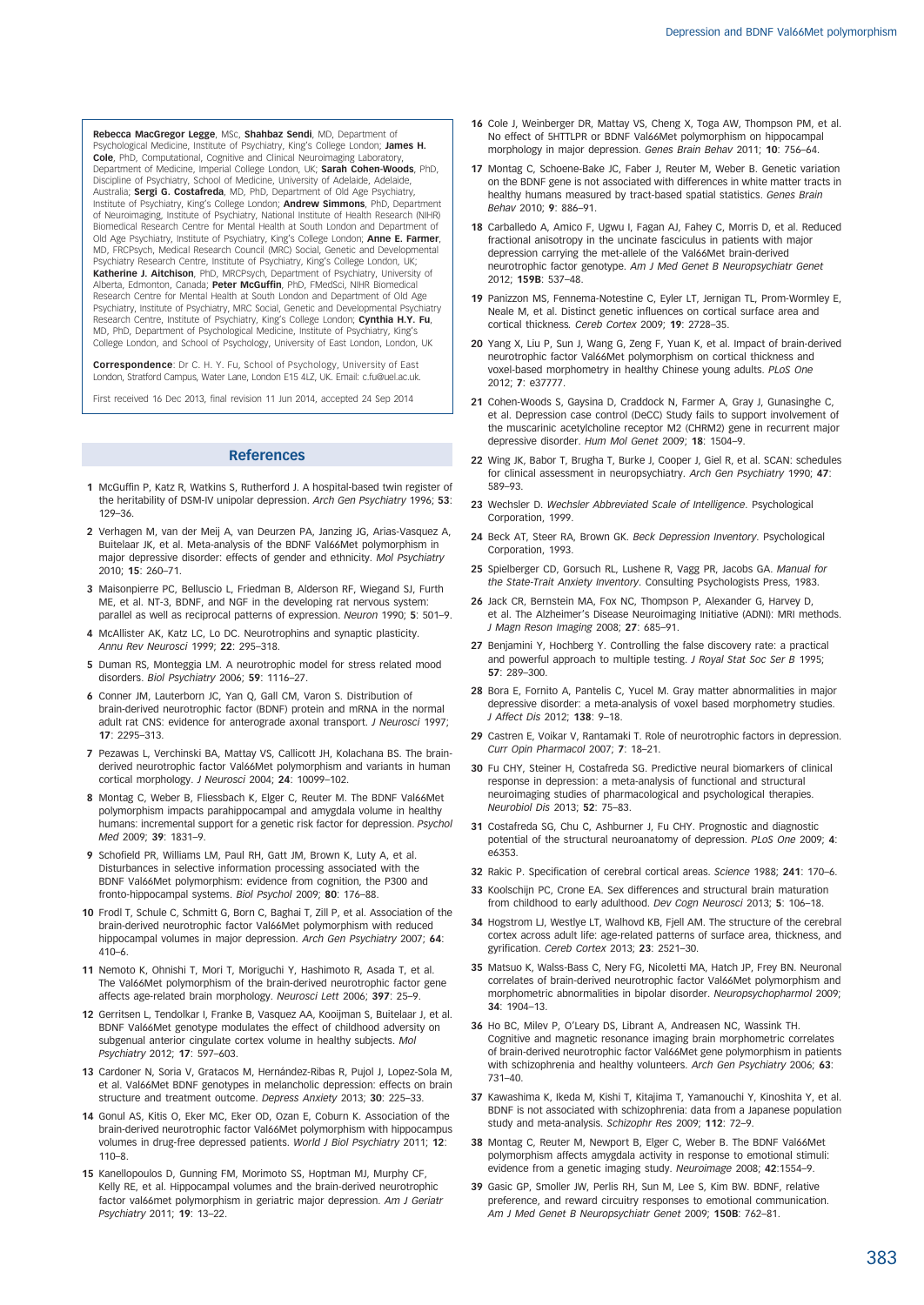- 40 Hariri AR, Goldberg TE, Mattay VS, Kolachana BS, Callicott JH, Egan MF. Brain-derived neurotrophic factor val66met polymorphism affects human memory-related hippocampal activity and predicts memory performance. J Neurosci 2003; 23: 6690–4.
- 41 Hashimoto R, Moriguchi Y, Yamashita F, Mori T, Nemoto K, Okada T. Dose-dependent effect of the Val66Met polymorphism of the brain-derived neurotrophic factor gene on memory-related hippocampal activity. Neurosci Res 2008; 61: 360–7.
- 42 Drevets WC, Price JL, Furey ML. Brain structural and functional abnormalities in mood disorders: implications for neurocircuitry models of depression. Brain Struct Funct 2008; 213: 93–118.
- 43 Grieve SM, Korgaonkar MS, Koslow SH, Gordon E, Williams LM. Widespread reductions in gray matter volume in depression. Neuroimage Clin 2013; 3: 332–9.
- 44 Li Z, Zhang Y, Wang Z, Chen J, Fan J, Guan Y, et al. The role of BDNF, NTRK2 gene and their interaction in development of treatment-resistant depression:

data from multicenter, prospective, longitudinal clinic practice. J Psychiatr Res 2013; 47: 8–14.

- 45 Gatt JM, Nemeroff CB, Dobson-Stone C, Paul RH, Bryant RA, Schofield PR et al. Interactions between BDNF Val66Met polymorphism and early life stress predict brain and arousal pathways to syndromal depression and anxiety. Mol Psychiatry 2009; 14: 681–95.
- 46 Schmidt HD, Duman DS. Peripheral BDNF produces antidepressant-like effects in cellular and behavioral models. Neuropsychopharmol 2010; 35: 2378–91.
- 47 Licinio J, Dong C, Wong ML. Novel sequence variations in the brain-derived neurotrophic factor gene and association with major depression and antidepressant treatment response. Arch Gen Psychiatry 2009; 66: 488–97.
- 48 Van Eijndhoven P, van Wingen G, Katzenbauer M, Groen W, Tepest R, Fernandez G, et al. Paralimbic cortical thickness in first-episode depression: evidence for trait-related differences in mood regulation. Am J Psychiatry 2013; 170: 1477–86.



## psychiatry in literature

### Something nasty in the woodshed

#### Richard Leonard Symonds

Stella Gibbons' Cold Comfort Farm written in 1932 is a comic classic. Sensible, modern Flora visits her distant reclusive relatives on a farm in deepest rural Sussex, and resolves to bring some light and rationality to these appalling relics. She encounters the matriarch of the farm, Aunt Ada Doom.

' ''How d'ye do, Aunt Ada?'' said Flora, pleasantly, putting out her hand. But Aunt Ada made no effort to take it . . . and observed in a low toneless voice: ''I saw something nasty in the woodshed'' ' ''Mother . . . it's Judith. I have brought Flora Poste to see you . . . '' ''Nay – I saw something nasty in the woodshed'', said Aunt Ada Doom, fretfully moving her great head from side to side. 'Twas a burning noonday, sixty-nine years ago. And me no bigger than a titty-wren. And I saw something . . . '' ' (p. 171)

The psychiatrist immediately recognises this situation, and I have been relying on Aunt Ada Doom for many years for an example of traumatic fallacy. Spread by post-war Hollywood, owing something to battle neurosis and more to psychoanalysis in the USA, the notion that all long-standing psychiatric symptoms must have been initiated by a traumatic incident in early childhood is so embedded in our culture that most patients, at least those with anxiety symptoms, take it for granted. Behind their distress, their language reveals the plea to find the 'real' cause, after which everything will magically improve. It may also relate to the depressive nature of some symptoms, that the sufferer is in some way bad in their essence, with their own original sin, and throws an emphasis on the past. It also reveals the passive and pessimistic nature of these patients, since the past cannot be changed.

By contrast, which is often illuminating, I have used the construction as follows: it is less important to know how you got into this situation – your illness – than how you can get out of it. Rather than concentrating on a distant origin, which could never be proved, you need to think where you are now and how you can move forward. This simple view has often come as a revelation to those who have ruminated about what they did or what had happened to them.

But Aunt Ada Doom carries another message, that of secondary gain and another familiar picture of a 'black hole', a family member who traps their relatives in a tight circle from which they can never escape. Gibbons has it exactly:

' ''You told them you were mad. You had been mad since you saw something nasty in the woodshed, years and years and years ago. If any of them went away, to any other part of the country, you would go much madder. Any attempt by any of them to get away from the farm made one of your attacks of madness come on. It was unfortunate in some ways but useful in others . . . The woodshed incident had twisted something in your child-brain seventy years ago. And seeing that it was because of that incident that you sat here ruling the roost and having five meals a day brought up to you as regularly as clockwork, it hadn't been such a bad break for you, that day you saw something nasty in the woodshed.'' ' (p. 115)

The author used the 2011 Penguin edition for the quotes.

The British Journal of Psychiatry (2015) 206, 384. doi: 10.1192/bjp.bp.112.108886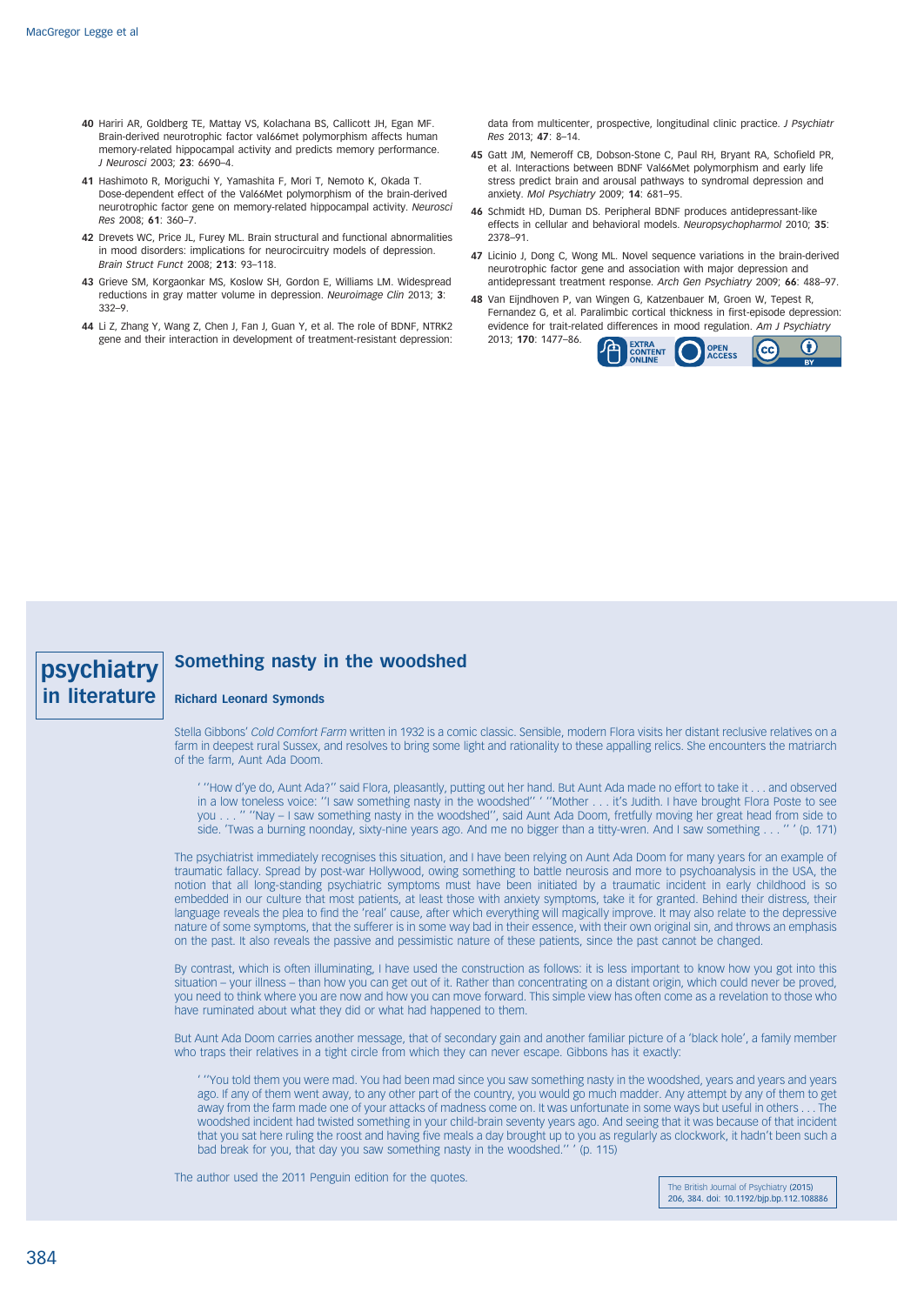MacGregor Legge et al. Modulatory effects of brain-derived neurotrophic factor Val66Met polymorphism on prefrontal regions in major depressive disorder. *Br J Psychiatry* doi: 10.1192/bjp.bp.113.143529

# **Online data supplement Fig. DS1**

Depiction of the parcellation of cerebral regions onto lateral and medial hemispheres and coronal cross-section indicating location of subcortical regions and the grey matter–white matter boundary using Freesurfer version 5.1.0 (http://surfer.nmr.mgh.harvard.edu/). See supplementary references 48–50.

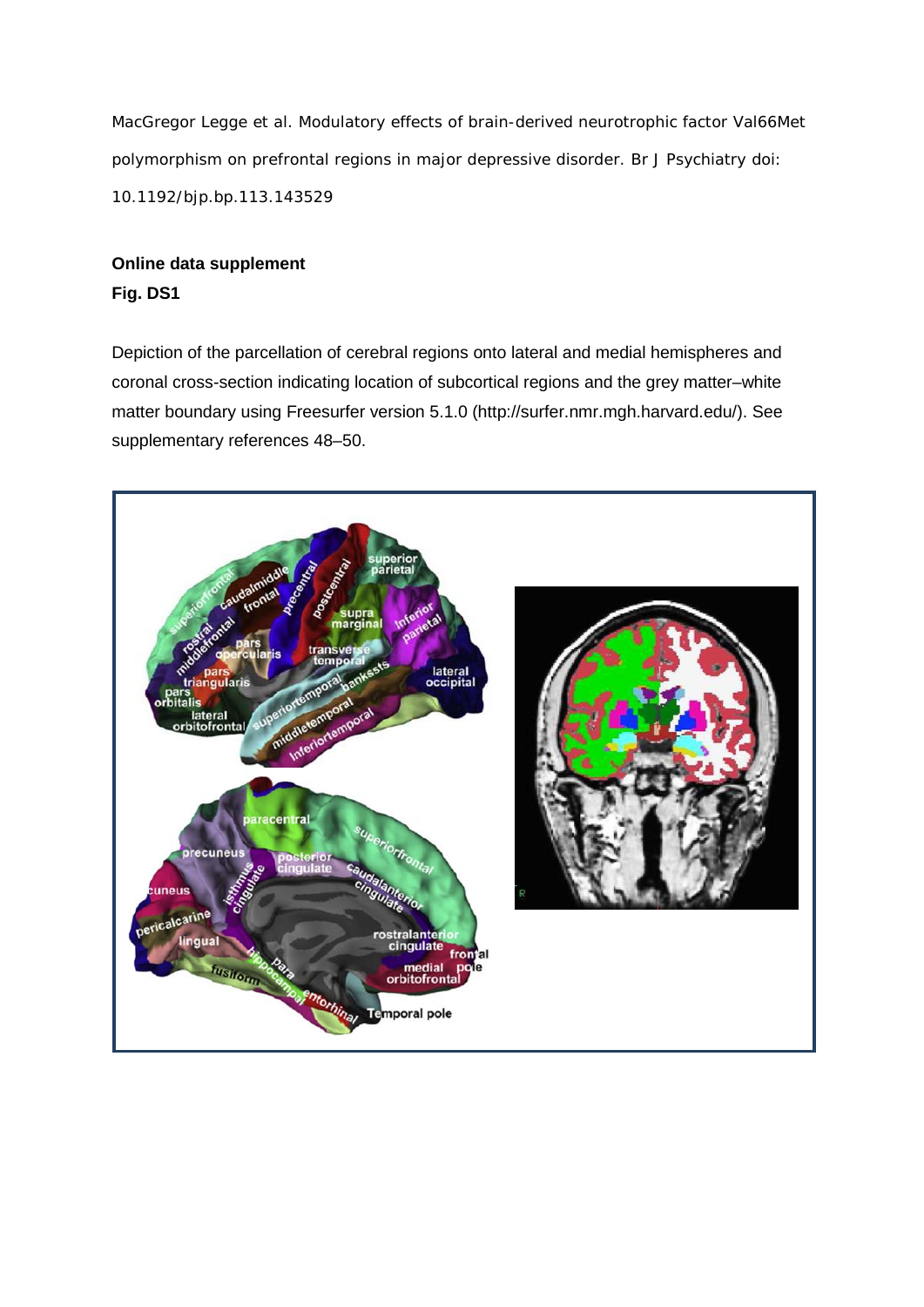### **Supplementary references**

- 48. Fischl B, Sereno MI, Tootell RB, Dale AM. High-resolution intersubject averaging and a coordinate system for the cortical surface. *Hum Brain Mapp* 1999; **8**:272–284.
- 49.Fischl B, Salat DH, Busa E, Albert M, Dieterich M, Haselgrove C, et al. Whole brain segmentation: automated labeling of neuroanatomical structures in the human brain. *Neuron* 2002; **33**:341–355.
- 50.Desikan RS, Se´gonne F, Fischl B, Quinn BT, Dickerson BC, Blacker D, et al. An automated labeling system for subdividing the human cerebral cortex on MRI scans into gyral based regions of interest. *Neuroimage* 2006; **31**:968–980.